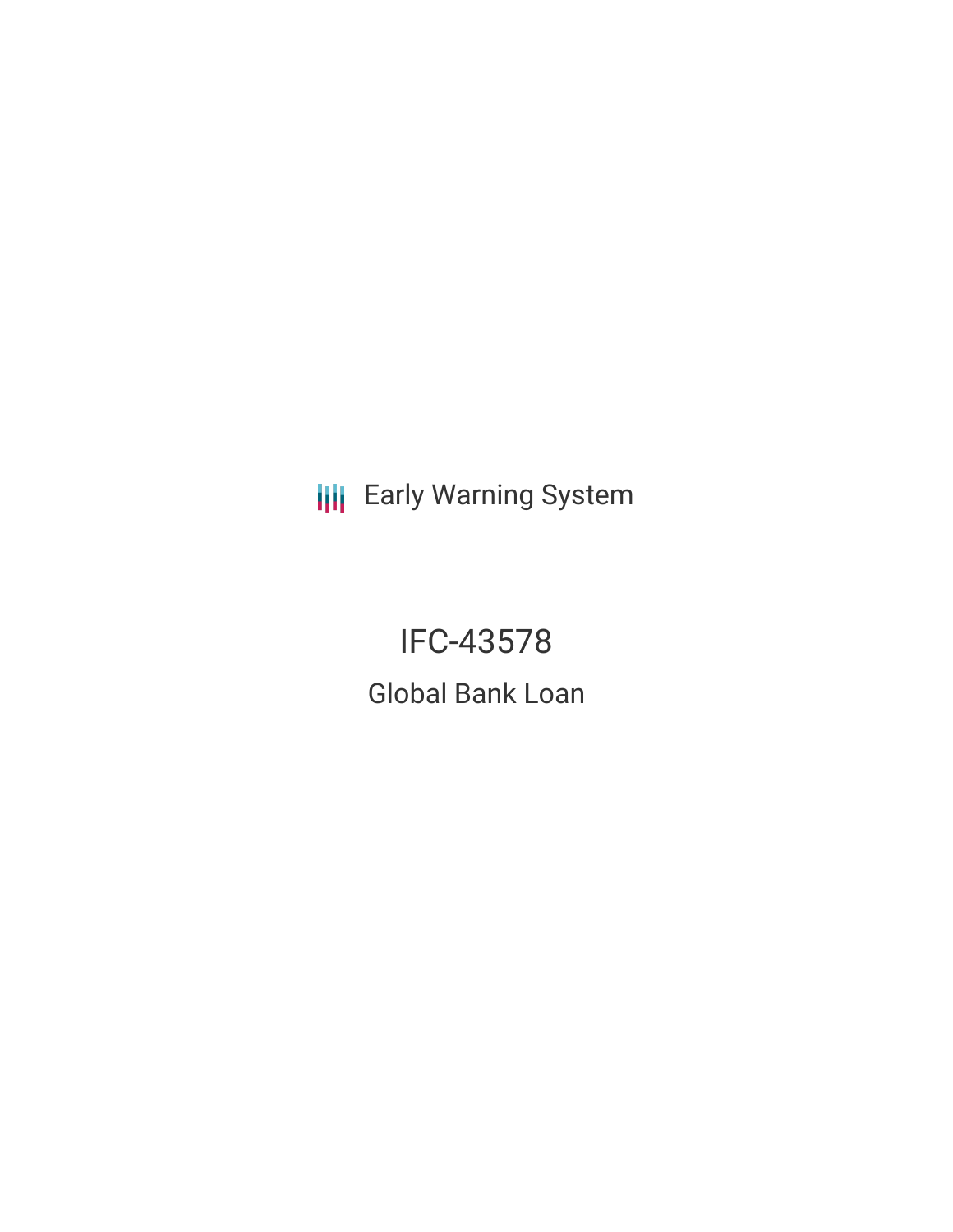# **Quick Facts**

| <b>Countries</b>               | Panama                                  |
|--------------------------------|-----------------------------------------|
| <b>Financial Institutions</b>  | International Finance Corporation (IFC) |
| <b>Status</b>                  | Proposed                                |
| <b>Bank Risk Rating</b>        | FI                                      |
| <b>Voting Date</b>             | 2020-07-15                              |
| <b>Borrower</b>                | <b>Global Bank Corporation</b>          |
| <b>Sectors</b>                 | Finance                                 |
| <b>Investment Type(s)</b>      | Loan                                    |
| <b>Investment Amount (USD)</b> | \$179.00 million                        |
| <b>Loan Amount (USD)</b>       | \$70.00 million                         |
| <b>Project Cost (USD)</b>      | \$179.00 million                        |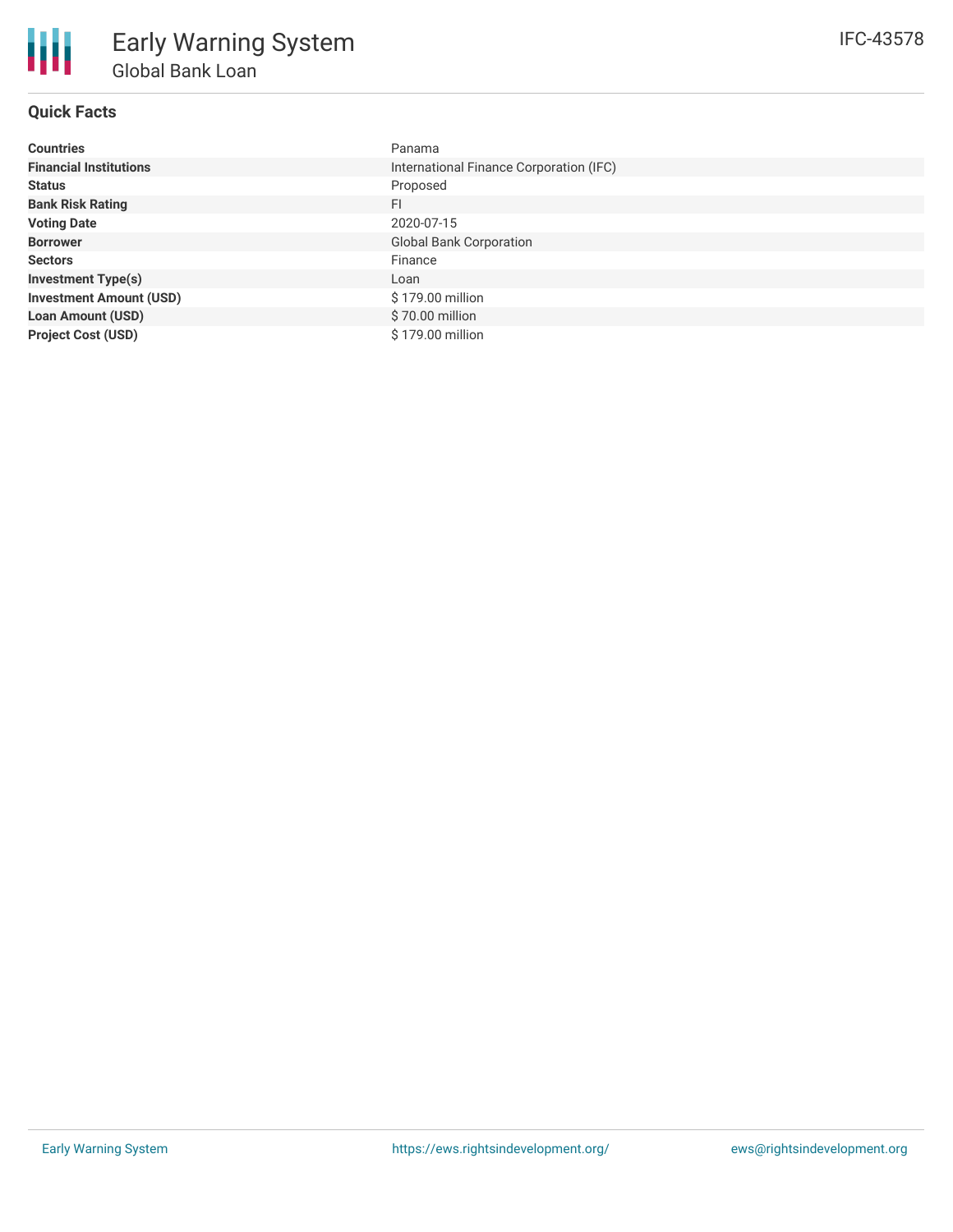

# **Project Description**

The proposed project consists of a senior loan of up to US\$70 million to Global Bank Corporation y Subsidiarias ("Global Bank") to be used to support on-lending activity in Panama's low- and middle-income mortgage sector for families where women are head of households and SMEs that are women-owned enterprises. According to the bank, the most significant expected project-level effect is increased access to housing finance for low-income and middle-income female households in Panama, and increased access to women entrepreneurs. Beyond the project-level effect, the proposed project will both promote inclusive homeownership for women and financing of SMEs owned or led by women.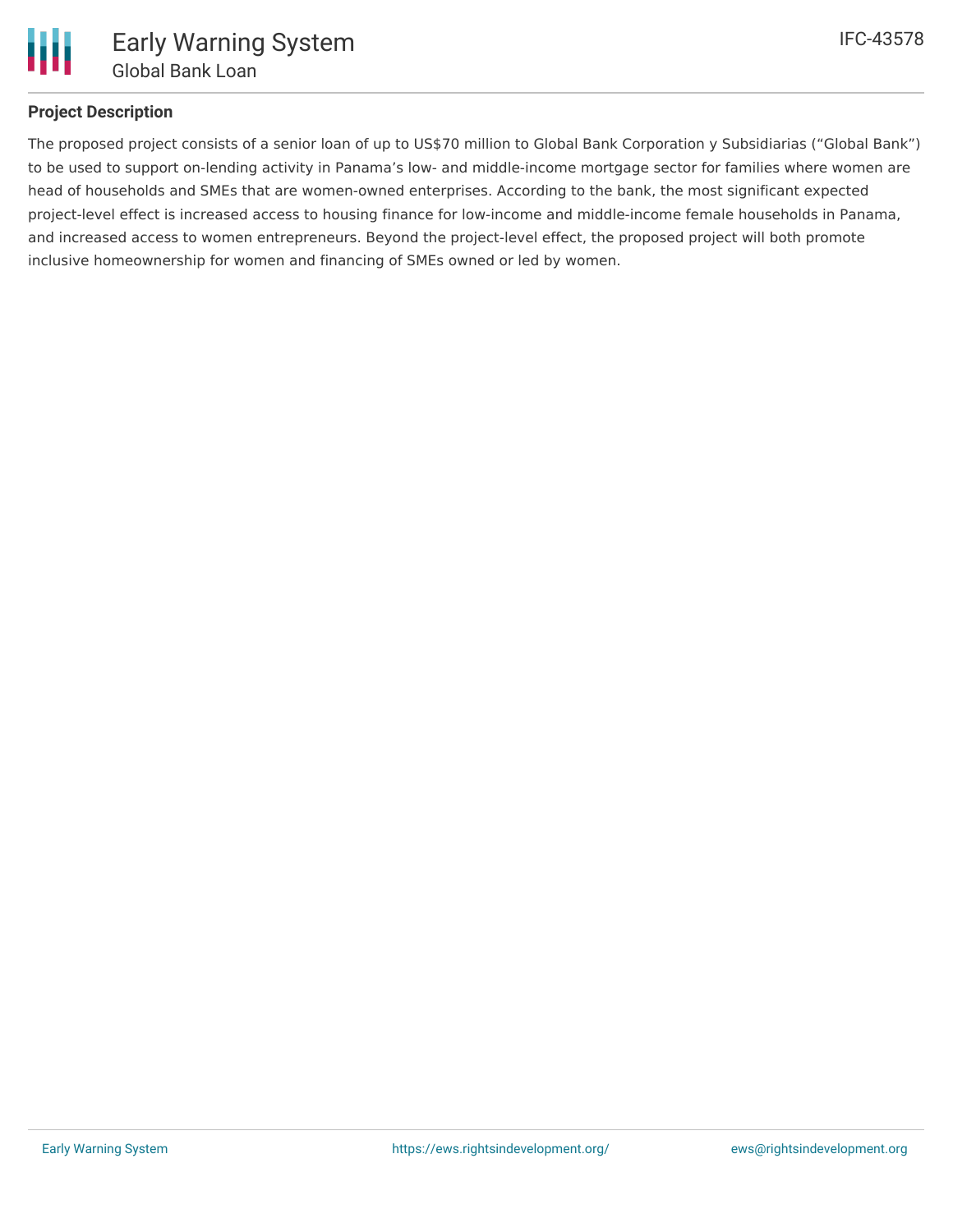# **Investment Description**

• International Finance Corporation (IFC)

# **Financial Intermediary**

Financial Intermediary: A commercial bank or financial institution that receives funds from a development bank. A financial intermediary then lends these funds to their clients (private actors) in the form of loans, bonds, guarantees and equity shares. Financial intermediaries include insurance, pension and equity funds. The direct financial relationship is between the development bank and the financial intermediary.

Global Bank [Corporation](file:///actor/1430/) (Financial Intermediary)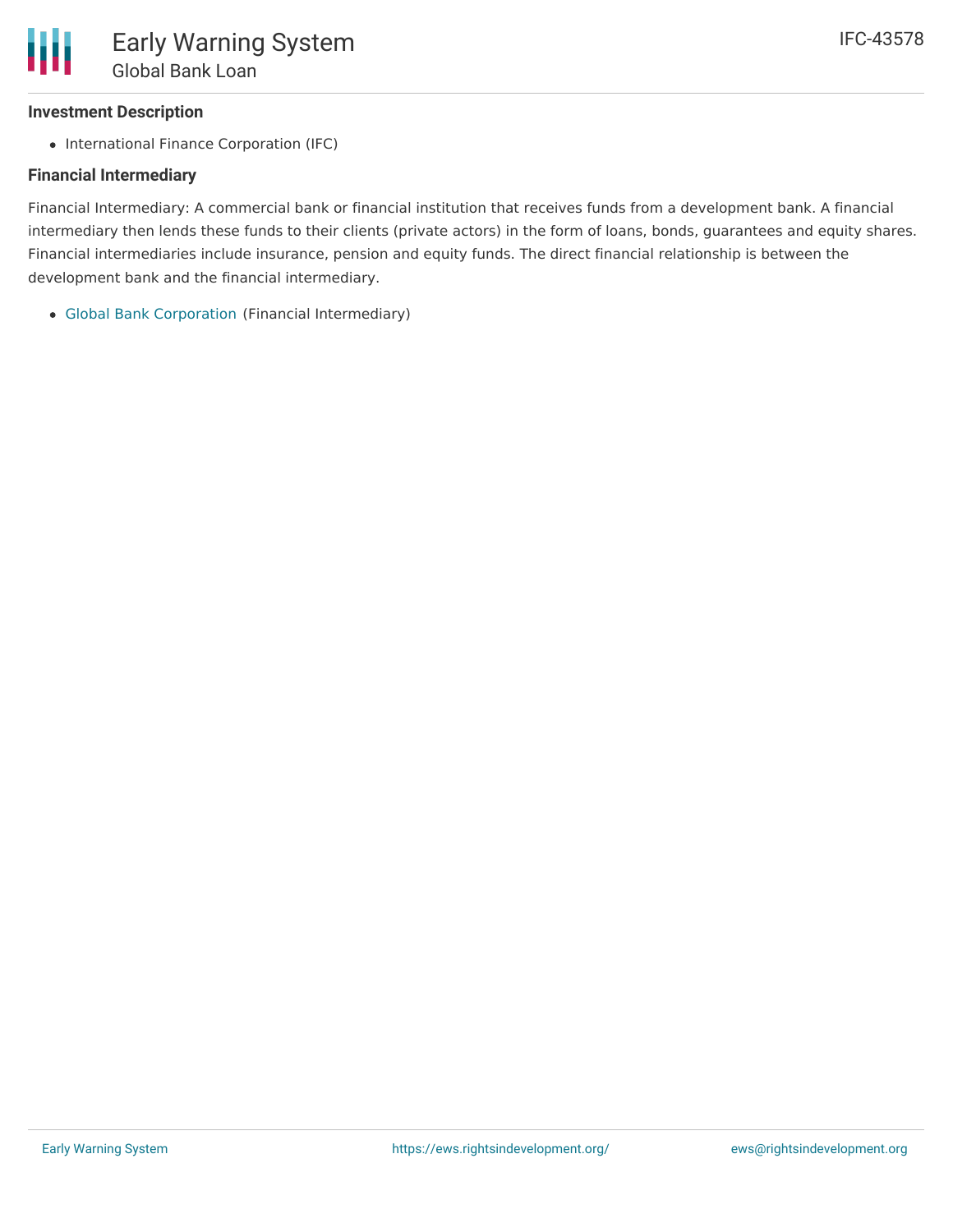

#### **Private Actors Description**

Global Bank is incorporated under the laws of Panama and started operations in 1994. The Bank operates under the general license of the Superintendence of Panama, which allows it to carry out its business in Panama and overseas. Global Bank's subsidiaries include: Global Capital Investment [Corporation,](https://www.globalbank.com.pa/es/banca-privada/global-financial-funds) Global Capital Corporation, Factor Global, Inc, Global Financial Funds Corporation, Durale Holdings, Global [Valores,](https://www.globalbank.com.pa/es/global-valores/conozcanos/quienes-somos) S. A., Banvivienda Leasing & Factoring, Global Bank Overseas Limited, Banvivienda Assets and Anverli Investment.